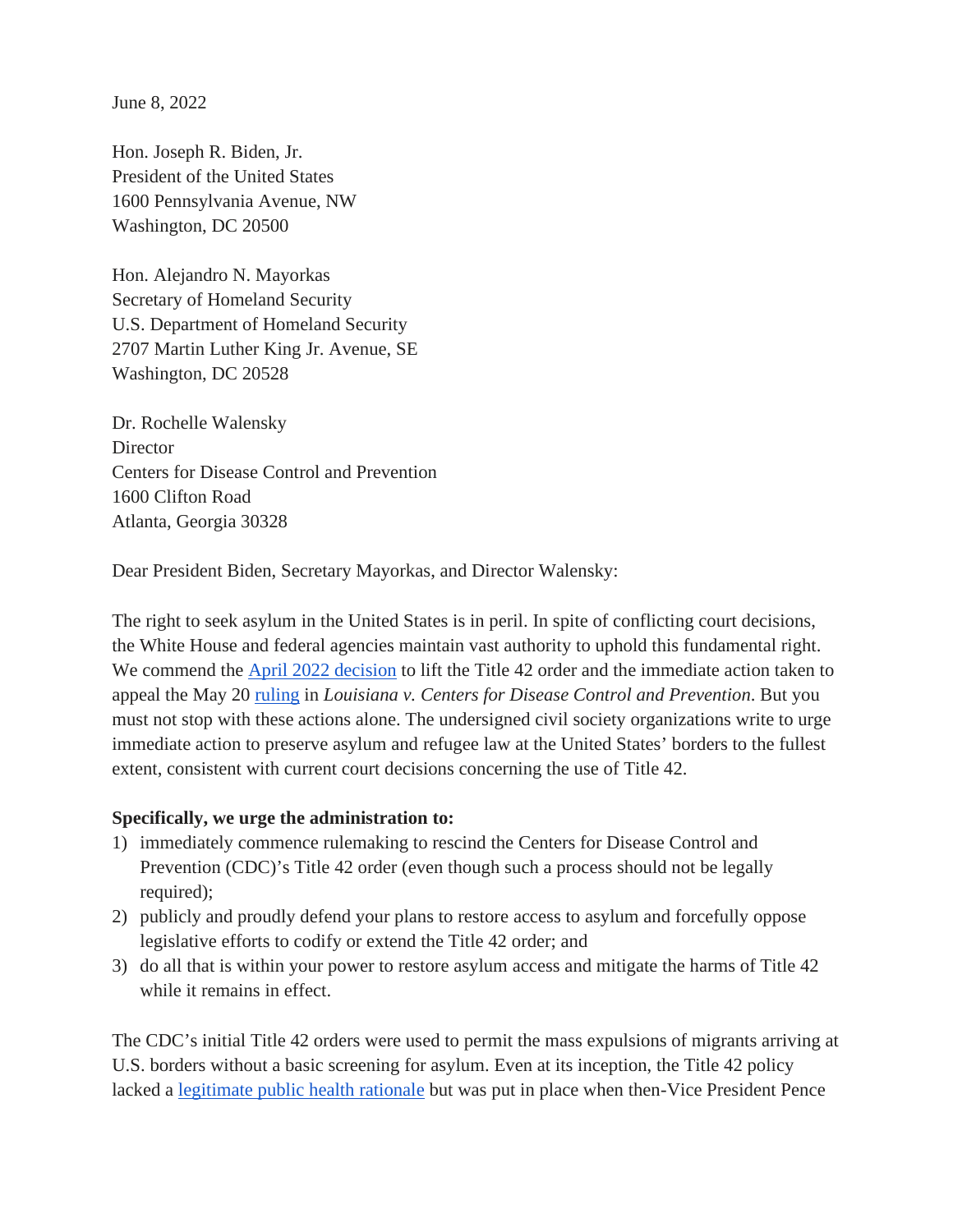[overruled experts](https://apnews.com/article/virus-outbreak-pandemics-public-health-new-york-health-4ef0c6c5263815a26f8aa17f6ea490ae) at the CDC. Expulsions overwhelmingly target people seeking asylum who are Black, Brown and Indigenous, in sharp contrast to the administration's commitment to racial equity. Human rights groups have tracked [at least 10,250 reports](https://www.humanrightsfirst.org/resource/extending-title-42-would-escalate-dangers-exacerbate-disorder-and-magnify-discrimination) of murder, kidnapping, rape, torture, and other violent attacks against people blocked in or expelled to Mexico due to Title 42, just since this administration took office. Thousands of Haitians seeking refuge in the United States have been expelled to escalating violence and acute food insecurity in Haiti under the policy. Title 42 expulsions [exacerbate chaos at the border](https://www.womensrefugeecommission.org/wp-content/uploads/2022/03/Why-Policies-That-Attempt-to-Deter-People-from-Seeking-Asylum-Create-Both-Harm-and-Chaos.pdf) by forcing people to attempt [multiple](https://www.americanimmigrationcouncil.org/research/guide-title-42-expulsions-border)  [border crossings](https://www.americanimmigrationcouncil.org/research/guide-title-42-expulsions-border) to seek safety or reunite with family, fueling smuggling networks and inflating border crossing statistics, and can lead to family separation.

Every day that expulsions under Title 42 continue, the United States' domestic and legal refugee obligations are further undermined. [United States law](https://www.justsecurity.org/69640/coronavirus-border-expulsions-cdcs-assault-on-asylum-seekers-and-unaccompanied-minors/) requires that all people arriving at our borders and ports be permitted full and fair access to seek asylum. The United States is also legally obligated, under federal law and [international treaty obligations,](https://www.unhcr.org/en-us/protection/basic/3b66c2aa10/convention-protocol-relating-status-refugees.html) to never return people to a country where they will be persecuted because of a characteristic they cannot or should not have to change or be subjected to torture.

We urge you to use all available authority to comply with these obligations—to the greatest extent permissible under existing [court orders—](https://www.bloomberglaw.com/public/desktop/document/LouisianaetalvCentersforDiseaseControlPreventionetalDocketNo622cv/7?1653080570)in order to ameliorate the harms caused by Title 42 and ensure access to asylum. As noted above, this should begin first and foremost with an immediate rulemaking to rescind the CDC's Title 42 order. The administration should also, as is consistent with the *Louisiana* decision, utilize exceptions to Title 42 to ensure people at risk of return to harm are able to seek safety. To comply with our *[non-refoulement](https://www.ohchr.org/sites/default/files/Documents/Issues/Migration/GlobalCompactMigration/ThePrincipleNon-RefoulementUnderInternationalHumanRightsLaw.pdf)* obligations and, consistent with the [ruling](https://www.cadc.uscourts.gov/internet/opinions.nsf/F6289C9DDB487716852587FB00546E14/$file/21-5200-1937710.pdf) of the Court of Appeals for the D.C. Circuit in *Huisha-Huisha v. Mayorkas*, the United States must affirmatively ensure that it does not return refugees to a country where they would be persecuted or tortured. Border officers must ask the basic, longstanding questions about fear of return in a language the person speaks fluently. Expecting arriving refugees, many of whom recently fled violence and do not speak English, to spontaneously, loudly and clearly articulate a fear of return to [border patrol personnel](https://www.hrw.org/report/2014/10/16/you-dont-have-rights-here/us-border-screening-and-returns-central-americans-risk) means *many* in need of safety will be sent back to harm or death.

These steps must be undertaken on a non-discriminatory basis at and between ports of entry for people of all races and nationalities, and for families as well as adults seeking refuge.

In 1980, the U.S. Congress unanimously passed the Refugee Act, codifying in U.S. law the Refugee Convention protections drafted by the international community in the wake of World War II's atrocities. Today, forty years later, those protections are at grave risk. The U.S. failure to uphold refugee law and human rights sets a terrible example for other countries, which host the vast majority of the world's refugees, and subverts respect for international law globally. We implore you to urgently take all steps within your authority to protect the United States' standing as a haven for those seeking refuge.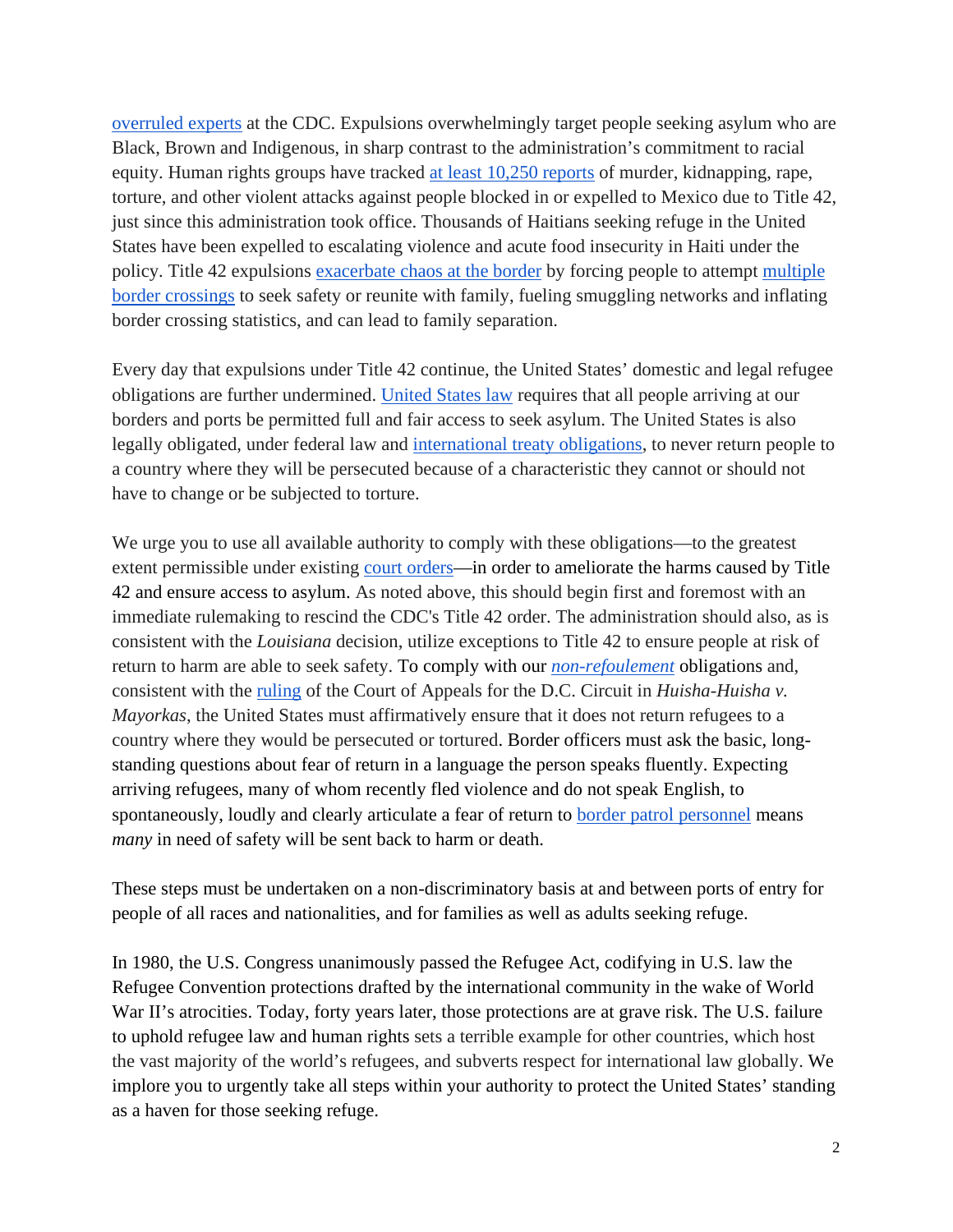Sincerely,

Adhikaar African Communities Together Aldea - The People's Justice Center Al Otro Lado America's Voice American Civil Liberties Union American Friends Service Committee (AFSC) American Immigration Lawyers Association Amnesty International USA Asian Americans Advancing Justice | AAJC Asylum Seeker Advocacy Project (ASAP) Bellevue Program for Survivors of Torture Bend the Arc: Jewish Action Border Kindness Border Organizing Project Bridges Faith Initiative Catholic Legal Immigration Network, Inc. (CLINIC) Center for Constitutional Rights Center for Gender & Refugee Studies (CGRS) Center for Justice and International Law CEJIL Center for Victims of Torture Christian Reformed Church Office of Social Justice Church of the Brethren, Office of Peacebuilding and Policy Church World Service Columbia Law School Immigrants' Rights Clinic Communities United for Status & Protection (CUSP) Comunidad Maya Pixan Ixim Congregation of Our Lady of Charity of the Good Shepherd, U.S. Provinces Disciples Immigration Legal Counsel Doctors for Camp Closure Empowering Pacific Islander Communities (EPIC) Faithful America Familia: Trans Queer Liberation Movement Fellowship Southwest First Focus on Children Florence Immigrant & Refugee Rights Project Fordham Law School Feerick Center for Social Justice Government Accountability Project Haitian Bridge Alliance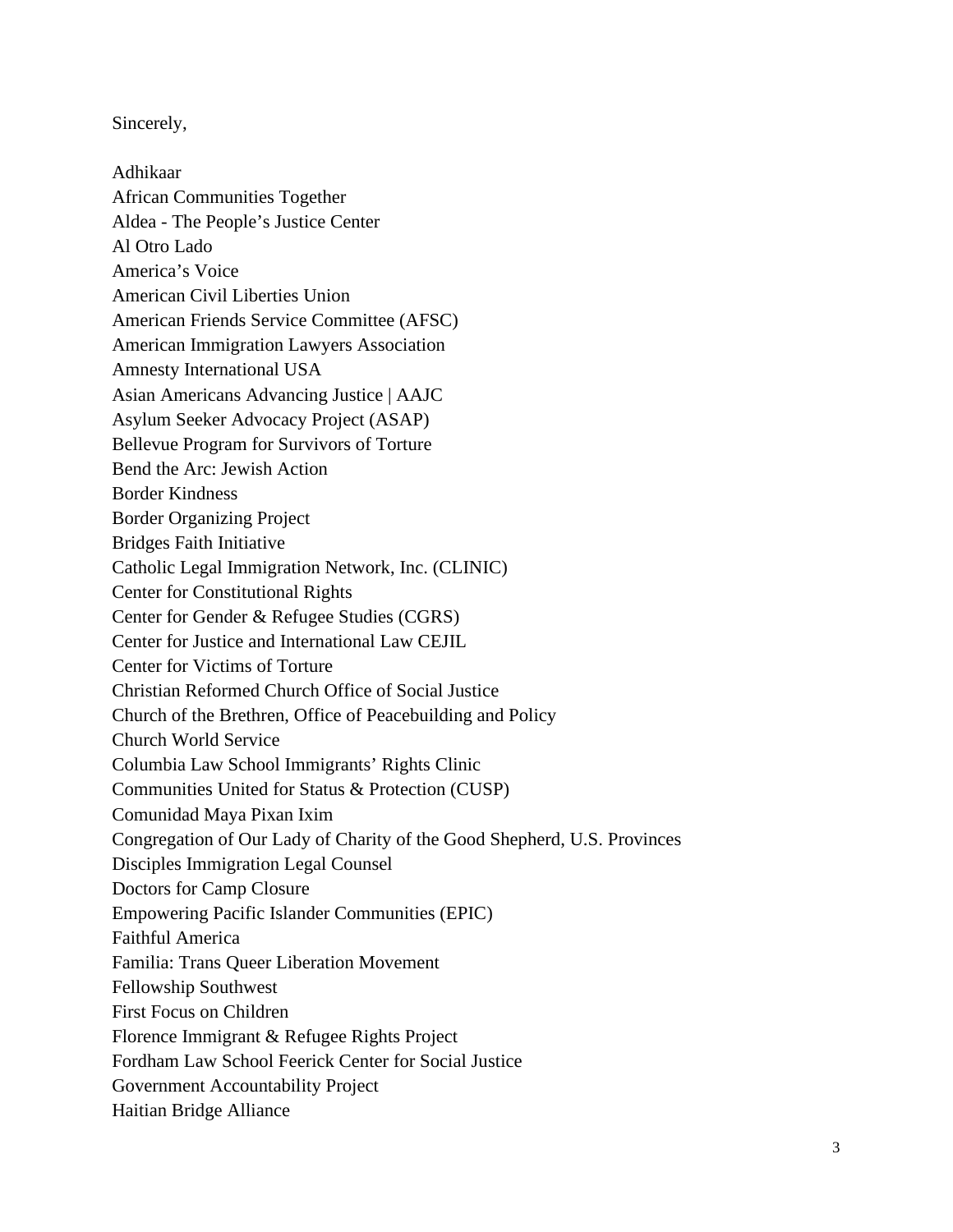**HIAS** Hispanic Federation Human Impact Partners Human Rights First Immigrant Defenders Law Center Immigrant Legal Advocacy Project Immigrant Legal Resource Center Immigration Equality Indivisible Institute for Justice & Democracy in Haiti International Mayan League International Refugee Assistance Project (IRAP) Japanese American Citizens League Jesuit Refugee Service/USA Jewish Activists for Immigration Justice Western Massachusetts Jewish Family Service of San Diego Justice Action Center Justice for Our Neighbors El Paso Justice in Motion Kids in Need of Defense Kino Border Initiative Latin America Working Group (LAWG) Lawyers for Good Government (L4GG) Leadership Conference of Women Religious Legal Aid Justice Center Lutheran Immigration and Refugee Service Lutheran Social Services of the National Capital Area (LSSNCA) Mariposa Legal, program of COMMON Foundation Maryknoll Office for Global Concerns MomsRising/MamásConPoder Mujeres Unidas y Activas National Advocacy Center of the Sisters of the Good Shepherd National Council of Asian Pacific Americans (NCAPA) National Council of Jewish Women National Immigrant Justice Center National Immigration Law Center National Network for Arab American Communities National Network for Immigrant and Refugee Rights National Partnership for New Americans NETWORK Lobby for Catholic Social Justice

New York Immigration Coalition